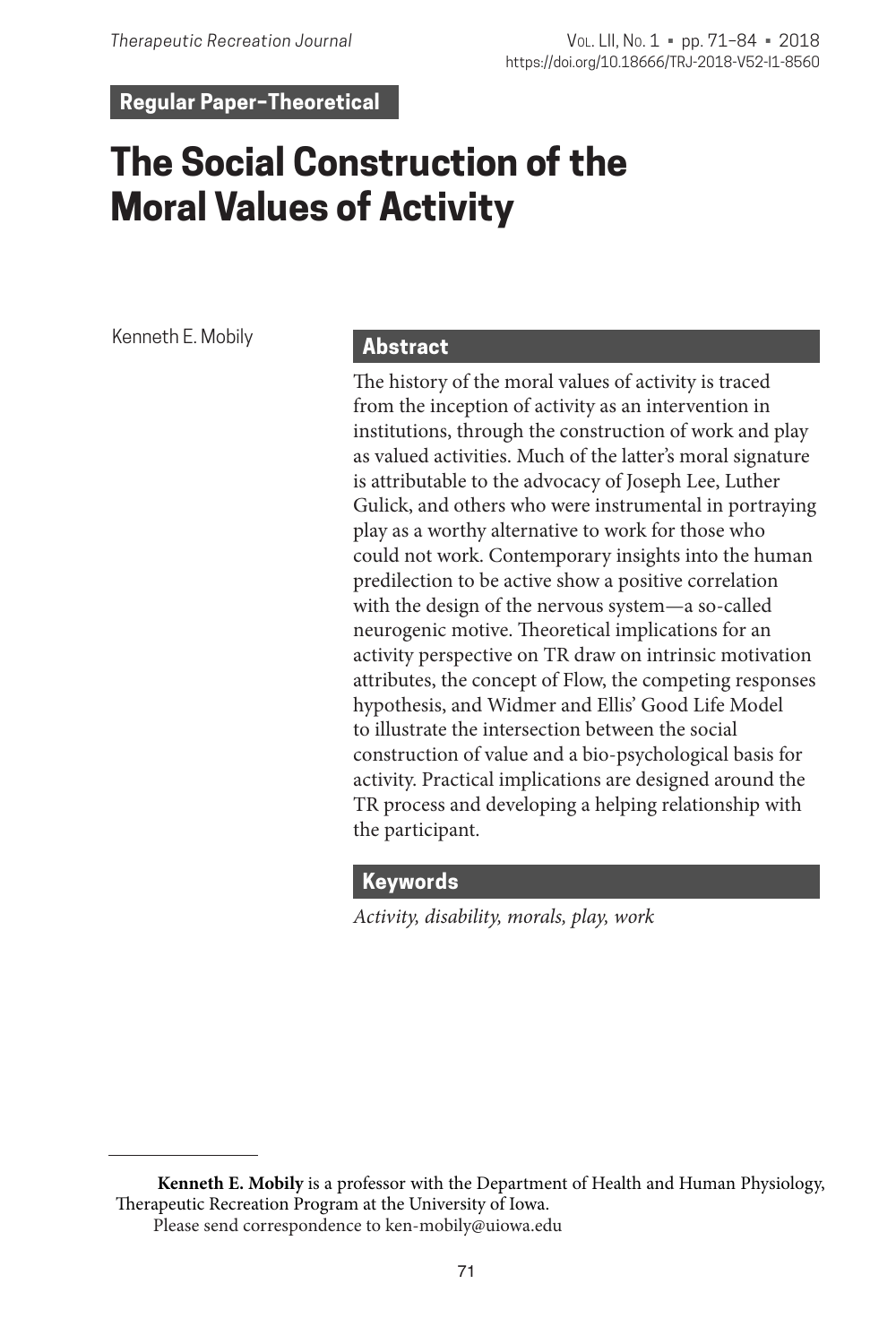# **Introduction**

On what basis can we consider activity beneficial, or is it simply a remnant of a bygone era of homeopathic remedy? The purpose of this paper is to identify and describe how recreation, leisure and play<sup>1</sup> activities have come to acquire value, moral or otherwise, with special attention to how each is used by persons with disabilities and therapeutic recreation (TR). To accomplish this task the discussion will compare work to play, and how each has acquired value as well, apart from pecuniary worth. This paper separates from other analyses of play and work insofar as it focuses on the *act not the outcome* of the activity as it pertains to persons with disabilities. Finally, the confluence of work and play in activity is inspected in its more current vintage.

If play and work begin as null activities, after remuneration is removed from the equation, work and play intersect at a point where the concepts share one vital aspect in common—they are both activities, ways in which actors engage the environment. The importance of work and play as conjoined about the idea of human action (activity) draws a sharp boundary between activity and non-activity, idleness. (Note that Joseph Lee among other early leaders of the Playground Movement thought that idleness not work was the opposite of play) (Curtis, 1909; 1917). Whereas many in TR and leisure studies more generally designate leisure as a mindful, contemplative activity (e.g., Linder, 1970), free time not engaged, physically or mentally, does not qualify as leisure (or recreation or play for that matter). Idleness may, by analogy, be thought of as an automobile in a driveway "idling," not in gear, not engaging the roadways in a meaningful manner. Furthermore, the significance of activity (work or play) is underscored for the healthcare professions because so often activity alone is seen as a corrective or management agent for many illnesses, especially when the case perplexes those rendering treatment. Such is the case for many types of chronic and serious mental illnesses, intellectual disabilities, and various forms of dementia where remediation remains challenging and uncertain. Therefore, one may ask what is it about keeping people who have chronic impairments engaged in activity that seems to conjure up an essentialist<sup>2</sup> understanding of why?

For example, the potential distracting effects of activity have been hypothesized as the pathway for its efficacy from the beginning of the  $19<sup>th</sup>$  century through the present. In a recent meta-analysis of the effectiveness of various types of distraction on pain and distress in children, Birnie et al. (2014) concluded that distraction using active, interactive, and passive forms of activity were most successful in reducing self-reported pain and distress associated with needle-procedures among children. Activity-driven distractions were not as robust in reducing other outcome variables associated with needle-procedures, such as behavioral measures of pain. Hence, the intuitive notion that activity acts as a potion for addressing various sorts of distress remains in modern medicine.

<sup>1</sup> With acknowledgment that each has its own particular idiosyncratic definition within the leisure research and TR communities, recreation, play and leisure will be considered as a single concept within the confines of the present discussion. Additionally, to simplify this initial presentation of the present thesis, collapsing the three terms seemed more efficient. Moreover, recreation, leisure and play share several characteristics, such as intrinsic motivation.

<sup>2</sup> Essentialism is an old form of pre-scientific knowledge that refers to two parties verifying fact by agreeing on traits, attributes and characteristics assumed to define a concept.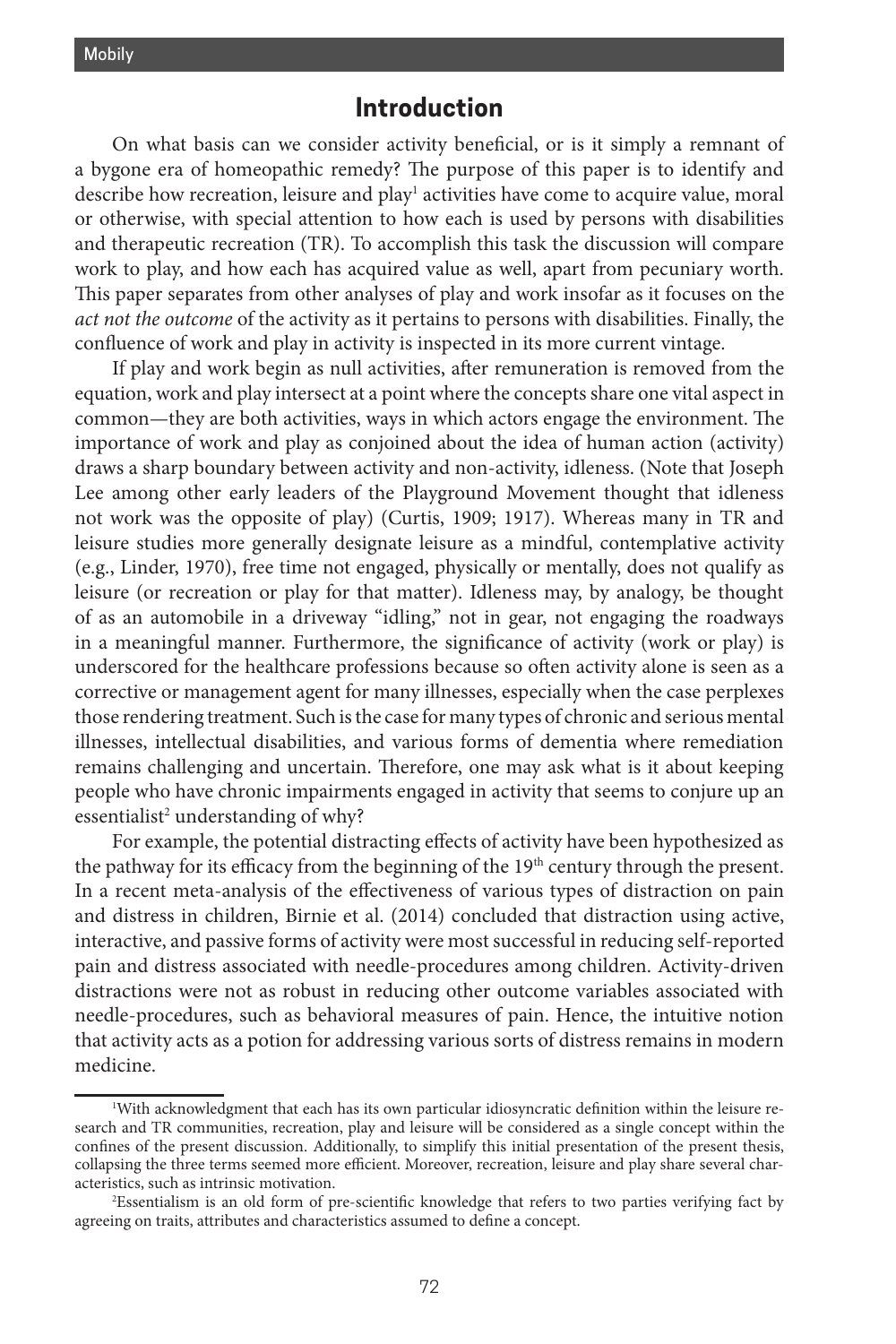#### Early Uses of Activity as "Therapy"

At the beginning of the 19th century, reformers such as Philippe Pinel and Benjamin Rush advocated for more humane treatment and care of persons with mental illness (Carter & Van Andel, 2011), rejecting incarceration, restraint and torture of people thought to be "mad." Credited as moral therapy, Rush thought activity was of great benefit to persons with mental illness because "Man was made to be active" (Rush, 1947, p. 177), based on a nearly complete essentialist argument. Furthermore, activity for Rush not only meant exercise and labor (especially agricultural) but also included mental activities, such as reading and recitation, for those who could not participate in physical activities. Besides his concern for those who were idle, Rush was concerned for those who isolated themselves and spent too much time being alone, suggesting that social interaction was part of his conception of activity as well.

Worth noting is the fact that Pinel and Rush tried various "therapies" that would be considered cruel and punitive by modern standards of ethical care. They ascribed to humoral theory, a largely homeopathic concept. Dating back to Hippocrates, humoral theory maintained that health was a function of the balance of fluids or systems in the body; accordingly, illness, particularly mental illness, was a result of an imbalance. Blood-letting, probably the best known humoral practice, was among the techniques frequently used by Rush. In addition, other "cleansing" methods were used, such as harsh laxatives, a spinning board to rebalance fluids, and sensory deprivation to prevent sensory overload, thought by Rush (1947) to be causes of mental illness. Likewise, although Pinel employed "talk therapy" with patients, to his credit, he also practiced therapies similar to Rush, such as the use of laxatives and blood-letting (Carter & Van Andel, 2011).

The practices of these early reformers reflected a moral overtone. Engagement in worthwhile human activity (work or play) was a frequent option because of its association with a natural state in humans. Another more punitive set of moral treatments focused on removing "toxins" and helping the person "come clean," again stressing activity's moral character. Nevertheless, the rise in prominence of activity as a morally righteous and natural course in healthcare was given momentum by essentialist arguments of influential physicians in mental health, such as Pinel and Rush.

#### A Modern Conceptual Framework for Morality and Activity in TR

Widmer and Ellis (1998) maintained that a TR Specialist (TRS) should be able to morally discriminate between "What leisure activities are good, what activities are bad...," (p. 292) implying that actions have a moral signature. They further argued that professional definitions of TR provided little help in understanding the moral significance of activities. Their resulting model of practice (Aristotelian Good Life Model) was based on actions taken by the participant. The "*proper course of action" (*emphasis added*)* was a function of "*virtuous acts*" (emphasis added), (Widmer & Ellis, p. 293). They (Widmer & Ellis) concluded: "It is the habit *of following proper courses of action* (emphasis added) through life, the habit of virtuous acts that lead to eudaemonia" (p. 295).

The ultimate goal of the Good Life Model is to guide the person toward a happy life, with leisure, recreation and play vital to the achievement of happiness. Widmer and Ellis (1998) explore real and apparent goods in some detail; the former referring to those that lead to a good life/eudaemonia, the latter refer to those that yield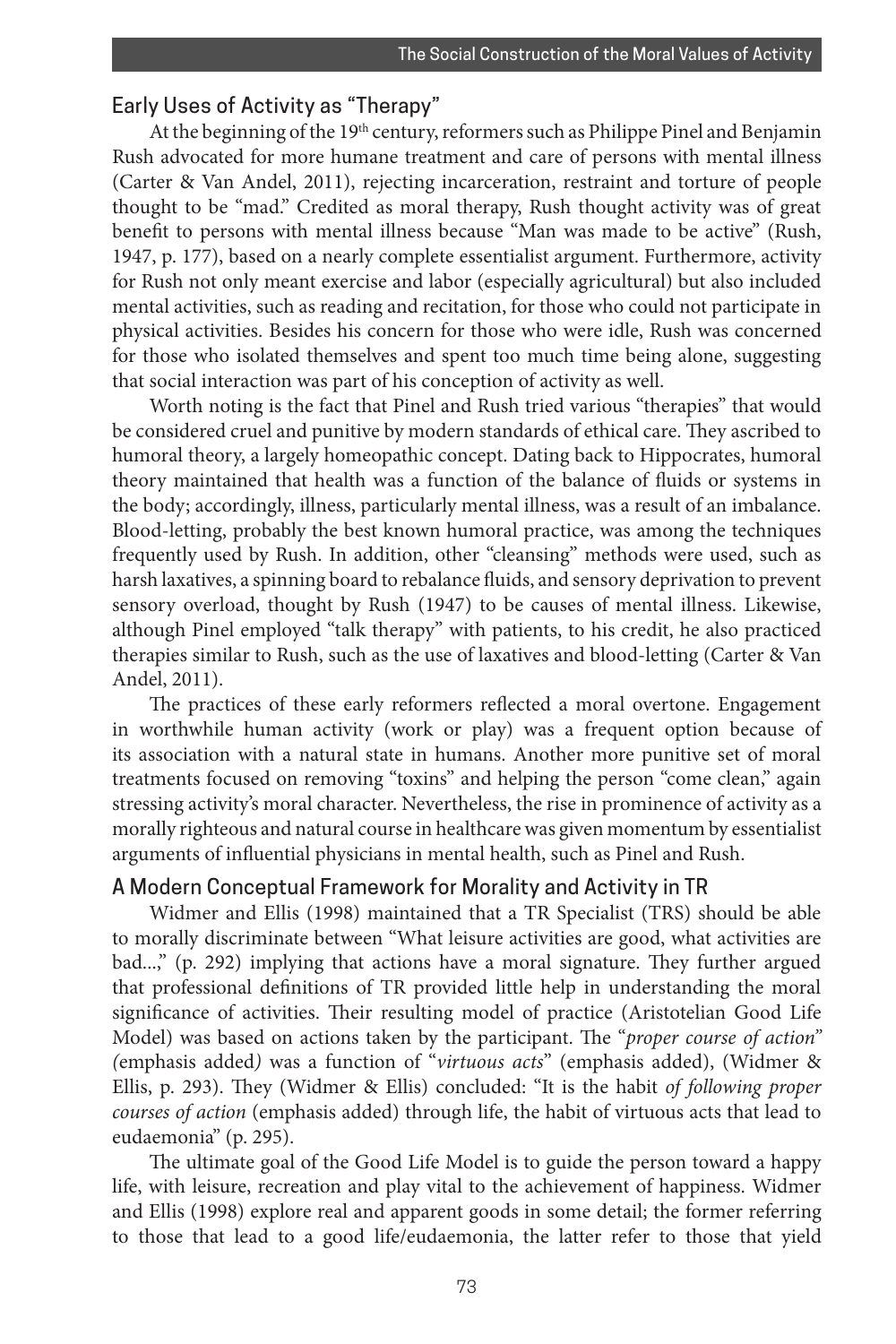momentary pleasure but are revealed as detrimental in the long-term (e.g., smoking, excess alcohol consumption, drug abuse, etc.) Most real goods are governed by the principle of "enough" (i.e., all things in moderation). They further arranged goods along a linear model from primary goods to secondary goods to summon bonum (leisure and intellectual virtue). Importantly for the present discussion, they do suggest activities that may be viewed as leisure or work depending on the person's perspective (e.g., gardening, cooking, cabinet-making.)

Widmer and Ellis were not alone in uncovering the moral identity of play. The right to leisure (Stumbo & Peterson, 2009) has a long tradition in TR, dating back to the Leisure-Ability Model. Sylvester (1992) reaffirmed the commitment to participants in stating that the "Right to leisure is considered an appropriate *moral* (emphasis added) mission for therapeutic recreation" (p. 9). Furthermore, because TR is concerned with quality of life, (Sylvester, 2009) TR is a "matter of ethics" and morals by default.

The forays into the moral basis of play activities and TR by Widmer and Ellis and Sylvester suggest that play has acquired its moral character over time based on its several social construction narratives (described below). Social construction theory (Berger & Luckmann, 1966) maintains that meanings of concepts develop from the manner in which people talk about the concept of interest, the attitudes people assume in reference to the concept, and the ways people act with respect to the concept. Reality is the result of these constructive processes. Therefore, social construction theory (Berger & Luckmann; Devine & Wilhite, 1999) was employed as a conceptual framework for understanding the moral background of acts of play and work. The next section explores the social forces that operated to construct the moral meaning of affirmative human activity, play, and, to a limited extent, work from the Progressive Era forward.

#### Expanding the Morality of Work and Play

Essentialist arguments gradually gave way to more nuanced approaches to ascribing moral value to activity. By the end of the 19<sup>th</sup> century and beginning of the 20<sup>th</sup> century, roughly the Progressive Era (1880-1920), more academicians, philanthropists, and politicians began to take part in the crafting of play and work's moral overtones. Because of the gregarious and vigorous roles of many community activists, construction of activity became a dynamic process, no longer subject to tacit agreement among mental health authorities (the essentialist approach).

Often the construction of the moral value of activity depended on those unable to be active, persons with disabilities. Beginning in the latter part of the  $19<sup>th</sup>$  century and early part of the  $20<sup>th</sup>$  century, many cities in the US passed ordinances called "ugly laws," prohibiting marginalized persons and (ugly) people with disabilities from appearing in public and being on the streets (Schweik, 2009). According to Schweik, one solution to "ugliness" was implemented in Cleveland in the beginning of the 20<sup>th</sup> century. Cleveland took an especially affirmative approach by connecting the "unsightly beggar" (often a wounded war veteran) to employment and education opportunities; the work approach to activity sought to change the image of the beggar to one of the morally reputable worker with a disability from that of the worthless beggar with a disability. Schweik made reference to perceptions of other "normates" being the most daunting of obstacles to persons with disabilities, leading to "idleness among cripples" (p. 241). The slogan for the Cleveland program was: "Don't fail to notice the man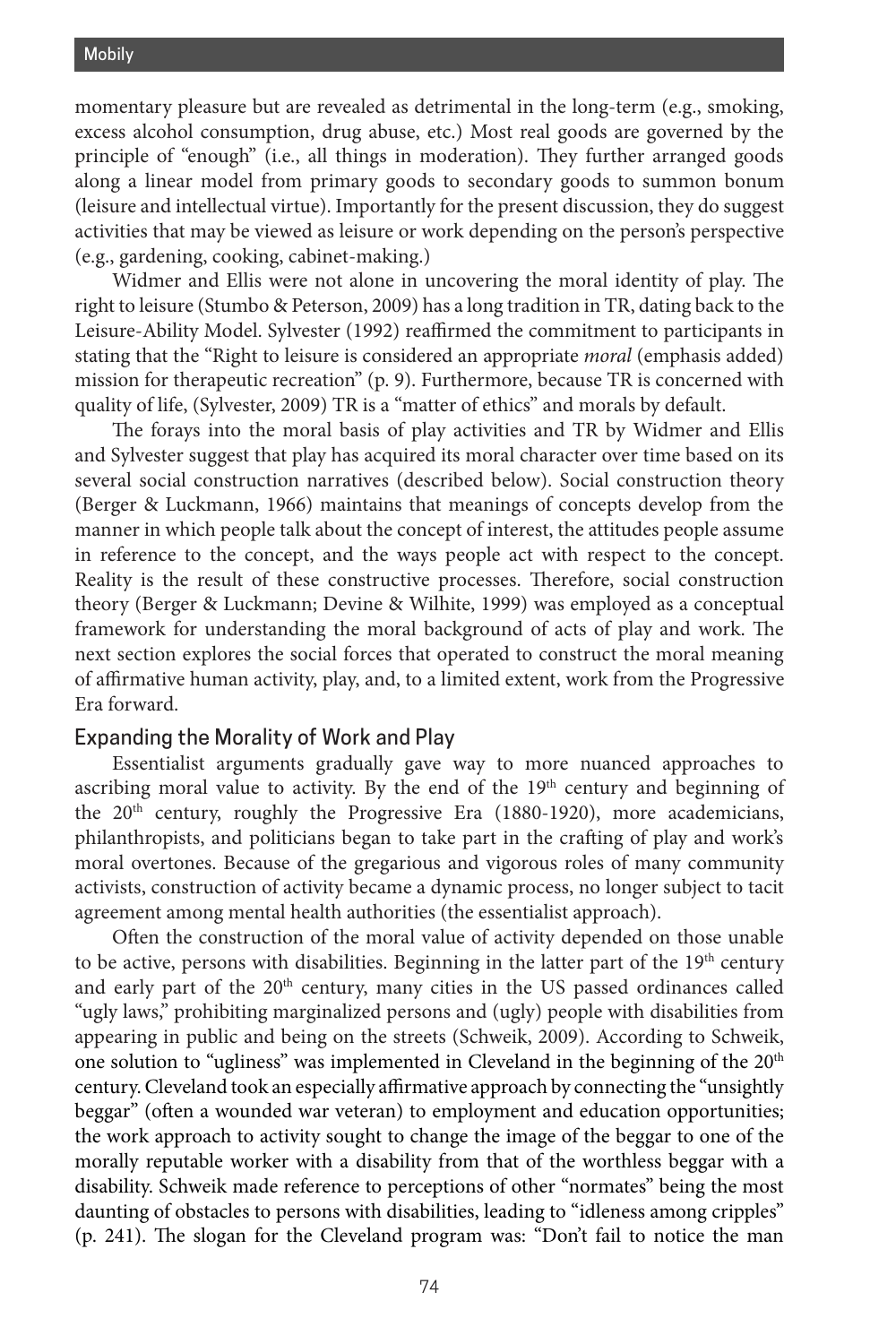behind." To underscore the value of (work) activity, The Report of the Cleveland Survey (of persons with disabilities) included pictures of "cripples at work" (Schweik, 2009). In short, in the Cleveland experiment, work was the path to moral citizenship (Berger, 2013) for persons with disabilities. But the Cleveland initiative was not typical. Instead persons with disabilities were often denied the means to earning a living and moral legitimacy. For example, during the Great Depression persons with disabilities were labeled "unemployables" (see Longmore, 2003), making them ineligible for the makework projects implemented by President Franklin Delano Roosevelt.

Other timely literature fed into the moral virtue associated with work for its own sake. "The Protestant Ethic and the Spirit of Capitalism," authored by sociologist Max Weber, was first published in two parts in 1904-05. Notably, the composition traced the history of the intermingling of religion and work leading to a moral life among Christians, including Puritans who first settled much of New England. Weber discovered that the duty of the morally upright citizen was to follow one's calling (job), no matter how humble. Money, compensation for work, was seen as a sign from God that the individual was fulfilling God's preordained plan for him/her. Consequently, work signaled that the "chosen" were acting in accord with God's will. Weber's work ethic hypothesis was welcomed by the middle-class and New England aristocracy of the Progressive Era, and they expected that sense of respect for the act of working from others (Schweik, 2009; Solomon, 1956). Malingering (idleness) and "convenient diseases" (Schweik, p. 83), such as mental illness, were associated with moral failure and a flawed character. Seen in this historical context, play might well have been the "next best" form of activity for those unable to secure credibility through employment.

At the same time, there were moral overtones to a collection of clean living movements (e.g., alcohol, tobacco, etc.) during the Progressive Era (Engs, 2014). Illnesses and other diseases were often seen as punishment from God for an unclean, immoral life. Salvation turned out to be associated with (physical) activity. Luther Gulick was the leader of the vigorous exercise and fitness movement, which also suppressed sexual urges. "Muscular Christianity" developed during the same period and amplified the importance of activity to a Christian Life. President Teddy Roosevelt furthered the activity/moral messaging by advocating for leading a "Strenuous Life." Coincidently, Gulick also served as the first president of the Playground Association of America (PAA), while Roosevelt served as its Honorary President. Consistent with clean and wholesome living, the PAA prescribed a minimum of five hours of play per week for children, not counting school recess (Curtis, 1917).

The Playground Movement was propelled by a moral mission as well, the act of playing kept children off the path to an immoral life (Curtis, 1909). As a member of Boston's aristocracy, Joseph Lee saw work as vital to a moral life. But he also believed that play was closely related to work. Those who could not play well would not make productive adults (Curtis, 1909; Hall, 1910). Therefore, play was made into an alternative means for being active, not idle; play was a spatial and conceptual place for those unable or ineligible to work, persons with disabilities, the very young and the very old. This occupational antidote creates a (play) spatial binary, a place to be occupied by those without moral status (Schweik, 2009). "You [the person with a disability] cannot contribute to material prosperity, but you can still uphold the dignity of human nature where it is most imperiled" (Lee, 1911, p. 295). The intersection of play and work was amplified by the fact that much of the programming at early playgrounds involved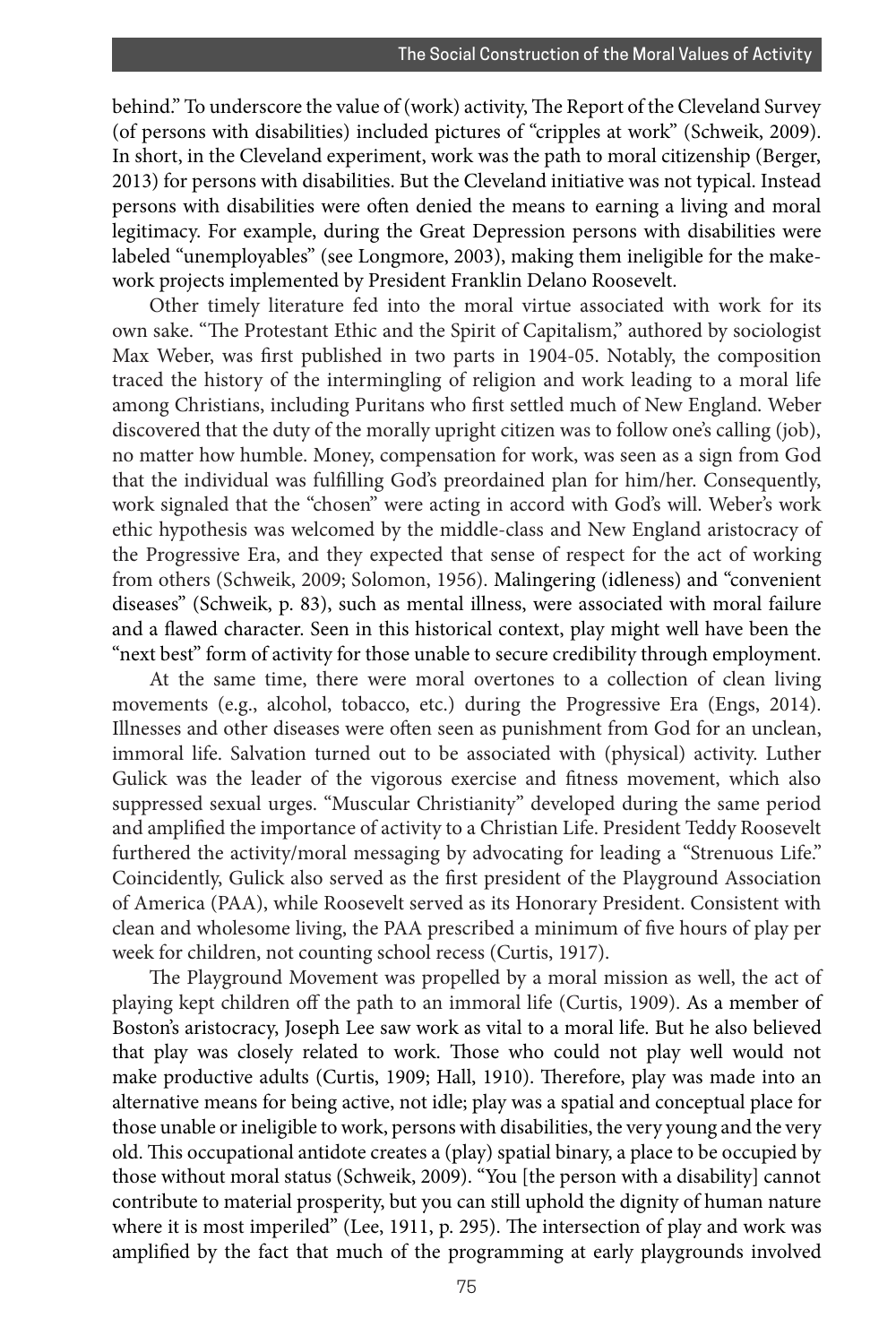work-like activities, such as gardening, cooking, sewing, first aid lessons, woodworking and so on (see early issues of "The Playground".) The Progressive Era interpretation of the relationship between work and play raises the conceptual prospect that work and play were seen as two sides of the same general activity coin, especially if monetary remuneration was removed from the act of working.

Other initiatives by the Playground Association of America (PAA) occurred on several fronts to cultivate value in play. A moral mission propelled the founding of war camps near military training facilities by the PAA (Bedini, 1995; Knapp & Hartsoe, 1979) in the U.S. during WWI with the intent to keep soldiers out of trouble and on a morally righteous path, a sort of preventive intervention. The idea was to provide soldiers with wholesome recreation to address idleness and immoral forms of recreation, such as sex (prostitution), alcohol and drugs. The idea seemed natural since playground activities were intended to prevent delinquent behaviors, anti-social tendencies, (Bedini, p. 32), and to foster moral fitness (Rodwell, 1996) in the general population.

Likewise, the PAA established a committee for children with disabilities and juvenile delinquents in institutions, and made it a priority, "Probably the place where organized play is needed most of all is in institutions for children." (Curtis, 1917, p. 146). The PAA's publication, *The Playground,* affirmed the need for play and playgrounds in such institutions for children. In the *Report of the Committee on Play in Institutions* Alexander Johnson (1911) noted play's intrinsic value for children with disabilities. Likewise, he pointed out that the reason for play among children with disabilities was the same as for typical children. In the same issue, Reeder (1911) underscored the importance of the act of playing, "The largest factor in all play is the *self-activity* (emphasis added) of the player" (p. 54).

Whether maintaining that play was a cure for social ills or a necessary behavior that was part of the development of a "fit" adult citizen, early leaders of the Playground Movement adopted a moral argument for their form of activity, similar to the Puritan work ethic version of activity. Play and work were incorporated into a united enterprise against a common adversary ("idle hands are the devil's workshop"). They took play's role in an evolving society with great seriousness, aptly conveyed by the title of an article in *The Playground*—"Play as a moral equivalent of war" (Johnson, 1912). Industrialists, philanthropists, and reformers of the Progressive Era alike saw activity as a necessary segway to a moral life.

#### Modern Vintages of Activity

At beginning of this manuscript, the point was made that when all else seems lost, when faced with the most chronic and permanent of disabilities, early reformers (Pinel, Rush) responded with activity (work, play). In some senses little has changed, the response to persons with mental illness, intellectual disabilities, and dementia remains the same: when in doubt, "throw" activity at the problem (Katz, 2000) and hope for the best. The argument to this point has emphasized the moral overtones of activity, as opposed to idleness, that action, in and of itself, is a good, and fundamental to human nature. The argument has also come "full circle," back to Rush who contended that the human was made to be active—is he/she?

Casual observations support activity as a natural, physical state. Dreaming suggests the human nervous system is never completely at rest, and always active. Also,

76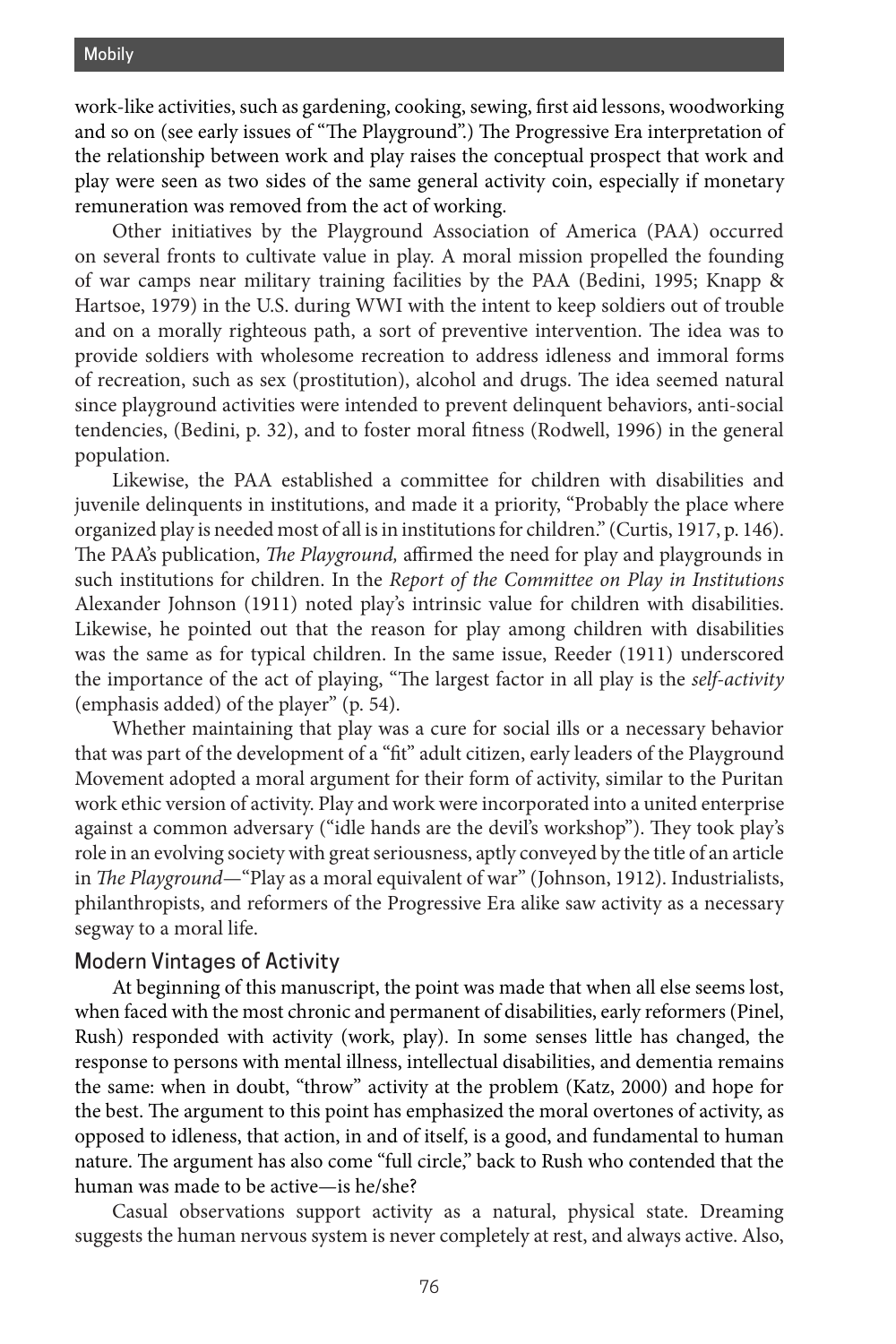humans are uniquely qualified to multi-task; while some activities can be executed by subconscious means (controlled by the basal nuclei and cerebellum), still other activities are carried out under conscious awareness (e.g., humans can walk and carry on a conversation with a friend simultaneously.) The human inclination to be active has not escaped the attention of more current researchers.

Theories in this area (e.g., effectance motivation, White, 1959; optimal arousal/ incongruity, Ellis, 1972) have maintained that activity is "hard-wired" into the human nervous system. Several anatomical facts about the human nervous system offer support for activity as a "natural state" for humans. The first is an argument based on the concept of a neurogenic drive (Ellis, 1972; White, 1959). That is, the human nervous system, especially the reticular activating system and the cerebral cortex, is designed for activity and stimulation. Furthermore, White maintained that activity is of great adaptive value; when the human is active in exploring his/her environment such activities lead to understanding and control of the world (or at least the perception of control.) From a neurogenic point of view, whether the activity is work or play is arbitrary and to a great extent culturally defined and socially constructed (e.g., in some circles gardening is leisure while in others it is work).

Activity from a neurogenic point of view means that the actor engages, explores, and manipulates his/her surroundings to gain a better understanding, something Joseph Lee  $(1911)$  recognized about play in the early years of the  $20<sup>th</sup>$  century. In turn, understanding leads to a sense of control, which is psychologically desirable (Mannell & Kleiber, 2011). White (1959) claimed that humans are uniquely "epistemic" in their behavior; they want to and need to understand their world and take action to enhance that understanding. White's research led to the development of the well-known social cognitive theory by Bandura (1977) which also employed the concept of taking action (mastery experiences) as a valuable means of improving self-efficacy and understanding. Bandura elaborated more specifically the ways in which an individual could acquire control (e.g., vicarious, autonomic responses, verbal persuasion, mastery) but insisted that there was no substitute for taking action—acting to control the environment.

Another well-known concept that highlights the value of taking action is "flow" (Csikszentmihalyi, 2014). Flow refers to peak or optimal experiences wherein the actor confronts a challenge that tests his/her skill without completely overwhelming the person's capacity to act in a way to successfully meet the challenge. The activity challenge demands that the participant is fully engaged and absorbed in taking action to meet the activity challenge; intense concentration by the actor is necessary to attaining success. To attain "flow," one must be fully committed and concentrate intensely; distraction from the act risks failure in successfully negotiating the optimal challenge presented by the environment. Flow experiences "raise the bar" in terms of the efficacy of an action taken (be it work or play). Hypothetically, flow-type activities may well heighten perceptions of self-efficacy because of the difficulty in meeting the challenging array presented by the environment.

Another noteworthy but tentative hypothesis has been advanced by Raine (2014). Raine has researched criminals over decades and maintains that a significant contributing factor to their transgressions is associated with brain areas (mostly in the limbic system) that are abnormal. Although he does not deny the influence of environment, he asserts that criminals are predisposed to their illegal deeds by their

77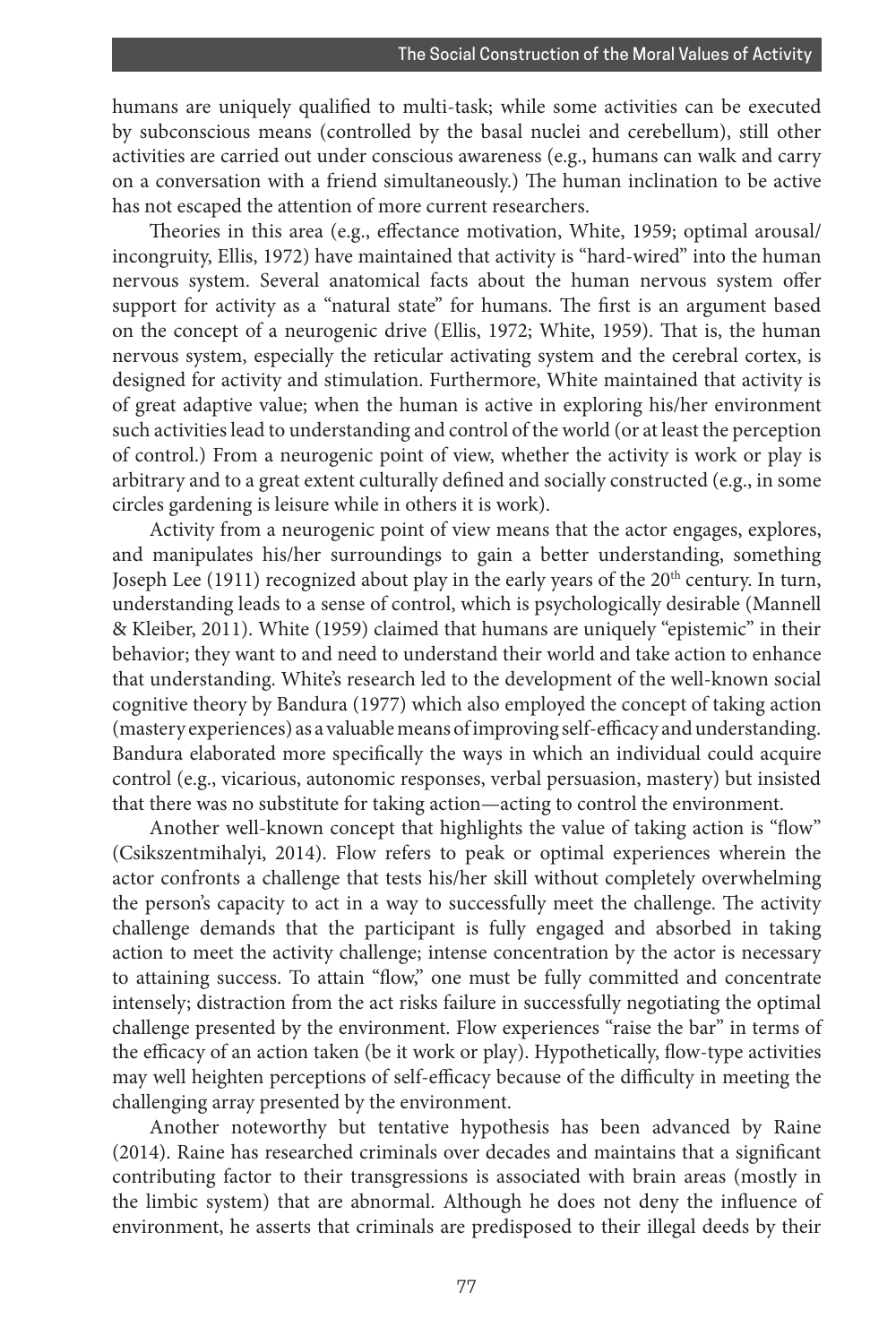brain development (or lack thereof). He further suggests that when the brain's hardwiring is off, then activity may prove to be a way out. Though not curative, Raine contends that environmental enrichment using nutrition, cognitive stimulation and exercise may be able to address criminal inclination. Notably, the latter two environmental enrichment activities are recreational in flavor.

Noteworthy, all of the more recent theories are based on taking action and responding rather than apathy. Second, the theories do not distinguish between work and play. This is the case for White's neurogenic motive, optimal incongruity, and lastly—flow. However, all three positions do emphasize that play, leisure and recreation behaviors provide an opportunity for stimulation, manipulation, and arousal. This is not surprising since so many jobs are repetitious and less apt to present an environmental array that the individual finds interesting enough to provoke action beyond a stereotyped response (Ellis, 1973). Consequently, a conceptual background supports the hypothesis that work and play activity are *closely related* and in and of themselves are assertive "statements" about the human interface with the environment, at least as it has been socially constructed over the last two centuries and correlated with human neurophysiology.

#### Theoretical Implications

The argument thus far urges a shift in emphasis from outcome to process/action as value-laden in and of itself. The value of the act of acting intersects well with the longstanding contention that intrinsic motivation is one quality by which leisure behavior is recognized (Mannell & Kleiber, 2011). The boldness of this claim often meets with confused reactions from the general public and those in allied health professions who work with TR service. The claim that (activity) participation should be valued is not to be underestimated. It means that one does not have to look beyond participation to identify the value of an activity, that the value of the act is one with the participation. It further implies that getting involved is a legitimate "outcome" in a clinical accountability sense, further detailed by Mobily (2017):

… if one takes a more global view of TR's historical roots, then one must acknowledge that participation is an outcome when it is absent [as in idleness], enjoyment is an outcome where there is apathy, and inclusion is an outcome where there is segregation. All are meritorious outcomes, even in the absence of functional improvement. (p. 40)

Based on the above historical evolution of the concept, activity has acquired moral nuances. The next challenge is to determine how to interpret and understand the moral value of diverse activities at a theoretical level. First, good/bad play/work are often a matter of degree (see also Widmer & Ellis, 1998) since many good acts done to excess become morally corrupted in play (playing bingo vs. gambling addiction) or work (routine chores such as folding towels may be meaningful to persons with dementia [Phinney, Chaudhury, & O'Connor, 2007] vs. exploiting the patient through work.)

Second, based on research findings, Csikszentmihalyi (1994) argued that different activities have different potentials to produce good or bad interactions with the environment (e.g., watching TV has a low prospect for favorable interaction with the environment vs. playing sports has a high potential for favorable interaction with the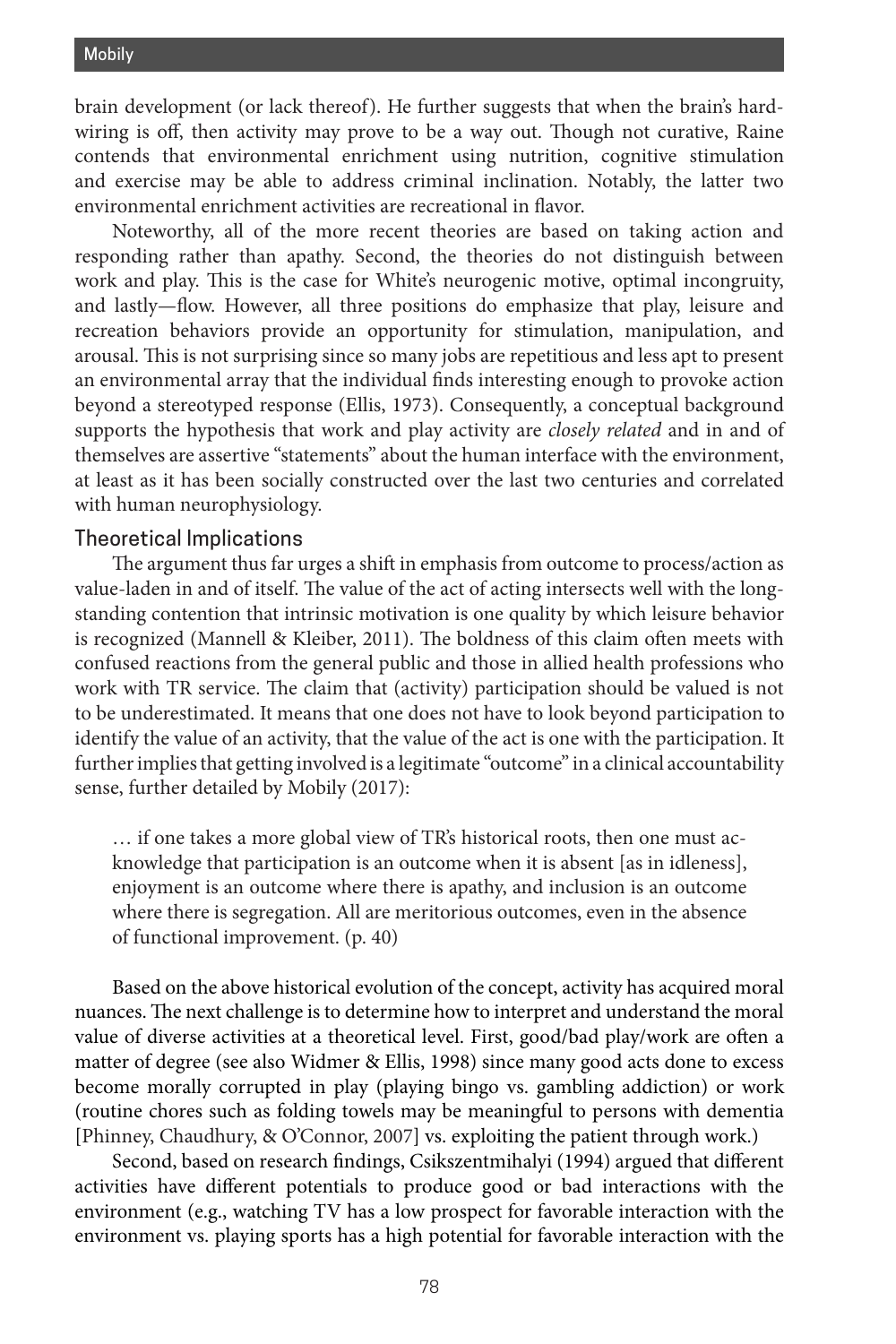environment.) Similarly, but along a different dimension, based on research findings, Iso-Ahola (1994) asserted that "…the best leisure activities seem to be those that involve both friendly social interaction and an activity" (p. 50). Clearly both researchers suggest that there are some activities that are better than others. There is an advantage to using "activity" in the context of flow, in preference to labels such as work or play; it avoids the worry (for practitioners) over whether an activity is one or the other. Further, it avoids the trap presented by equivocal activities—is gardening work or play?

The explanation of activity advanced here is also consistent with other positions that draw their justification from action instead of outcome. Haun (1965) was wellknown for his support for recreation (TR) within mental health settings. But he remains enigmatic to practitioners for arguing that the value of TR was *not* as traditional therapy. Instead he maintained, "I am so fully persuaded of the value of recreation *as recreation* for the ill or disabled person that I am alarmed at the possibility of its being unjustly discredited through lying claim to an effectiveness it cannot possess" (pp. 60–61).

While Haun was compiling his observations about activity/recreation in mental health settings, Erving Goffman (1961) published his classic *Asylums*. His was a participant-observer style of researcher, emphasizing a first-hand method of reporting based on conversations with subjects. Coincidently, to gather data for *Asylums* he assumed the role of an activity professional, distancing himself from the rest of the staff to gain the trust of the patients, and identifying to inmates as "…a student of recreation and community life" (p. xiii). His interviews with patients (at a mental health institution) resulted in a meticulous analysis of the experience of "inmates" in "total institutions." Goffman spoke of the breakdown between the boundaries of work and play, with all activities "…brought together into a single rational plan…" (p. 24), quite consistent with the present model of activity. Even more aggressive about the detrimental effects "medicalizing" (see Zola, 1972) every aspect of the inmate's life than Haun, Goffman suggested that recreation (and other medicalized activities) could be party to the creation of an illusion of therapy (see Szasz, 1974). Like Haun, he resisted distilling recreation into "therapy": "…participation in these activities [recreation, work, education] would be taken as a sign that they [the inmates] had been 'treated'… evidence to employees and kin that actual treatment had occurred" (p. 225) when patients were only doing what they normally did in daily, routine life. Goffman asserted that traditional medicine has a lot of palliative actions that work around the margins of the (psychiatric) malady. But some parts of the body cannot be fixed and hence there is a low probability of lasting repair (p. 342). However, when recreation activity is taken on its own terms, as a valued human expression, it is much more likely to be of benefit.

#### Practical Implications

Best practices in TR include establishing a helping relationship with the client and the TR process (assessment, planning, implementation, evaluation, documentation). Accordingly, best practices in TR are addressed in this section in an effort to identify practical implications of an activity approach to TR outlined in this paper.

The adage, "just throw activity" at the problem, is an implied but common mantra in psychiatric facilities and SNFs; to the skeptic, it is handy, convenient, inexpensive, distracting, and administered by staff who are with the patients much of the time. Although TR service spends considerable amounts of time with patients in settings where persons with serious and chronic illnesses reside, casting activities at problems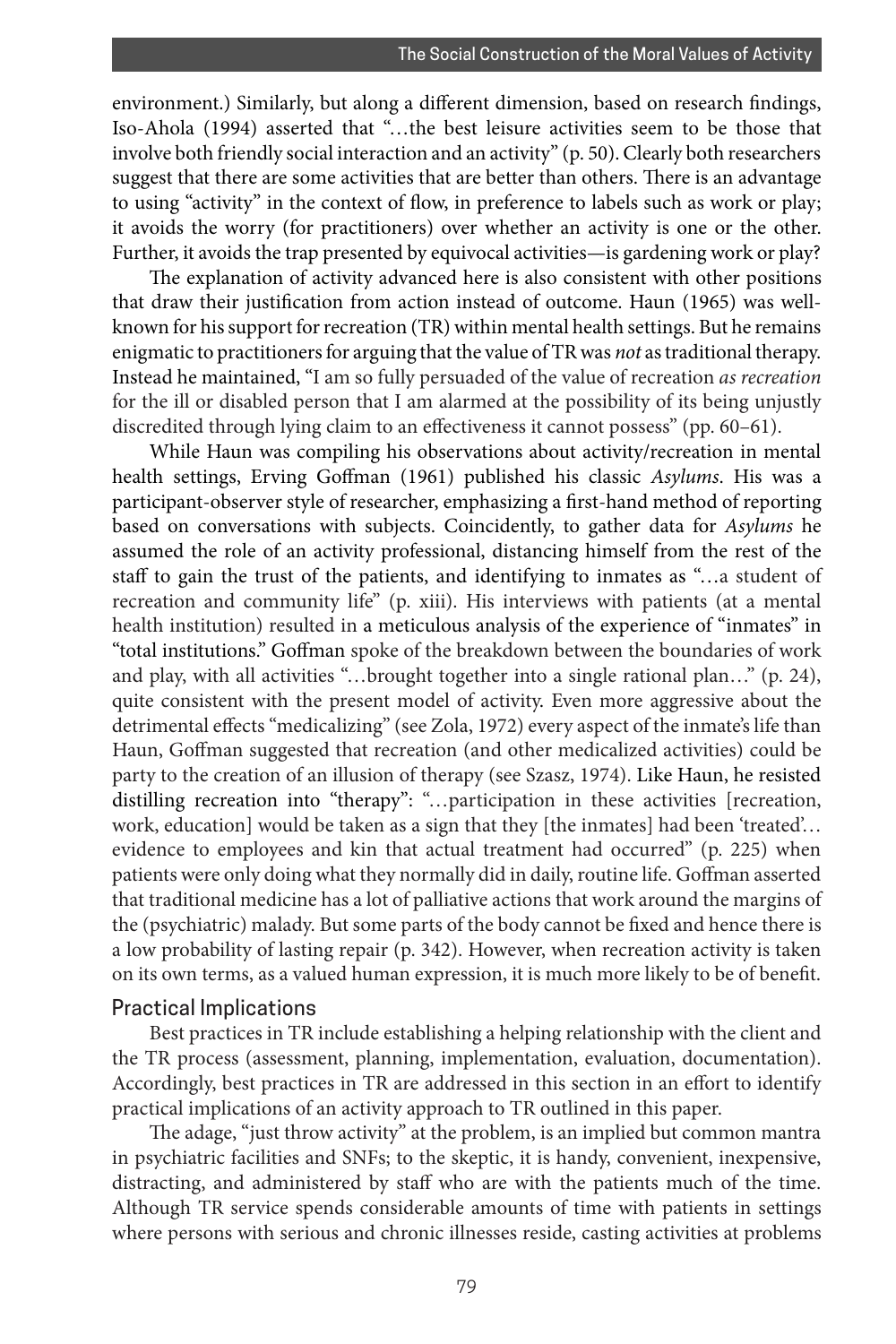in a random manner is counter-productive. This attitude toward TR serves to trivialize what we do; a new awareness among allied practitioners of TR's important role is in need of construction.

First, with respect to the time-exposure of TRS to patients, Goffman's (1961) recognition of the "heavy lifting" done by ward attendants in mental health may apply to TR as well: "A ward attendant often seems to be as well equipped to offer a 'good' relation to a patient as a highly trained psychiatrist" (p. 357). Goffman further argued that the premium of contact among health service workers and patients was the case because they were continuously with the patient whereas "therapy" staff contact was sporadic. Similarly, TR is on the front lines and spends more time with patients in many settings than other therapy staff, giving the TRS a significant temporal window for establishing a helping relationship and engaging patients in activities.

Second, a thoughtful activity approach depends on assessment and evaluation. And activity participation is back in play as a marker for the degree of activation and engagement on the part of the patient. More participation, to a point, indicates better activation as opposed to apathy (idleness), while better activity choices may be judged qualitatively by the TRS. Practitioners can also assess the quality of each choice through periodic, qualitative reflections (journaling) or narratives (interviews, focus groups). Finally, a pre-determined, weighted scale awarding point values for different activities may be an option, with better activities awarded more points (such a weighted scale would need to be developed over time with more repetitions leading to more accurate weights per activity). For example, although not weighted, the CERT assessment (Parker, Ellison, Kirby, & Short, 1975) offers a start to developing a weighted activity scale.

Another example of using activity as an assessment/evaluation marker is embedded in Mobily and Randall's (2004) outline for understanding the impact of activity among persons with serious mental illness. Citing Wong and associates' (1987) research, they maintained that (negative, nonproductive) stereotypic activities (e.g., self-talk) common among persons with schizophrenia could be replaced by recreation activities. The necessary condition was that the replacement activity had to be one preferred by the patient. Labelling the relationship the "competing responses hypothesis," Mobily and Randall assumed that perseverative behaviors were intrinsically motivated that is, there was something about perseverative, nonproductive behaviors that was self-sustaining. Based on that assumption they further maintained that "good" (also intrinsically motivated) recreation activities could be substituted for "bad" (intrinsically motivated) perseverative behaviors. Hence, assessing and evaluating the effectiveness of TR amounts to using activity participation as an indicator of the quality and quantity of "good" participation and stands for improvement. Furthermore, favorable changes in patient activity preferences signal a shift in value. Preferences can be compared after a specified period of time to determine whether they have improved (e.g., more preference for walking and less preference for TV would indicate better activity choice).

Using Mobily and Randall's hypothesis as a transition to planning and implementation highlights the importance of patient preference; to replace a nonproductive activity with a productive one, the substitute must have the power of intrinsic motivation (based on the assumption that the negative actions hold some sort of intrinsic incentive for the patient as well). If patient preference can be understood as a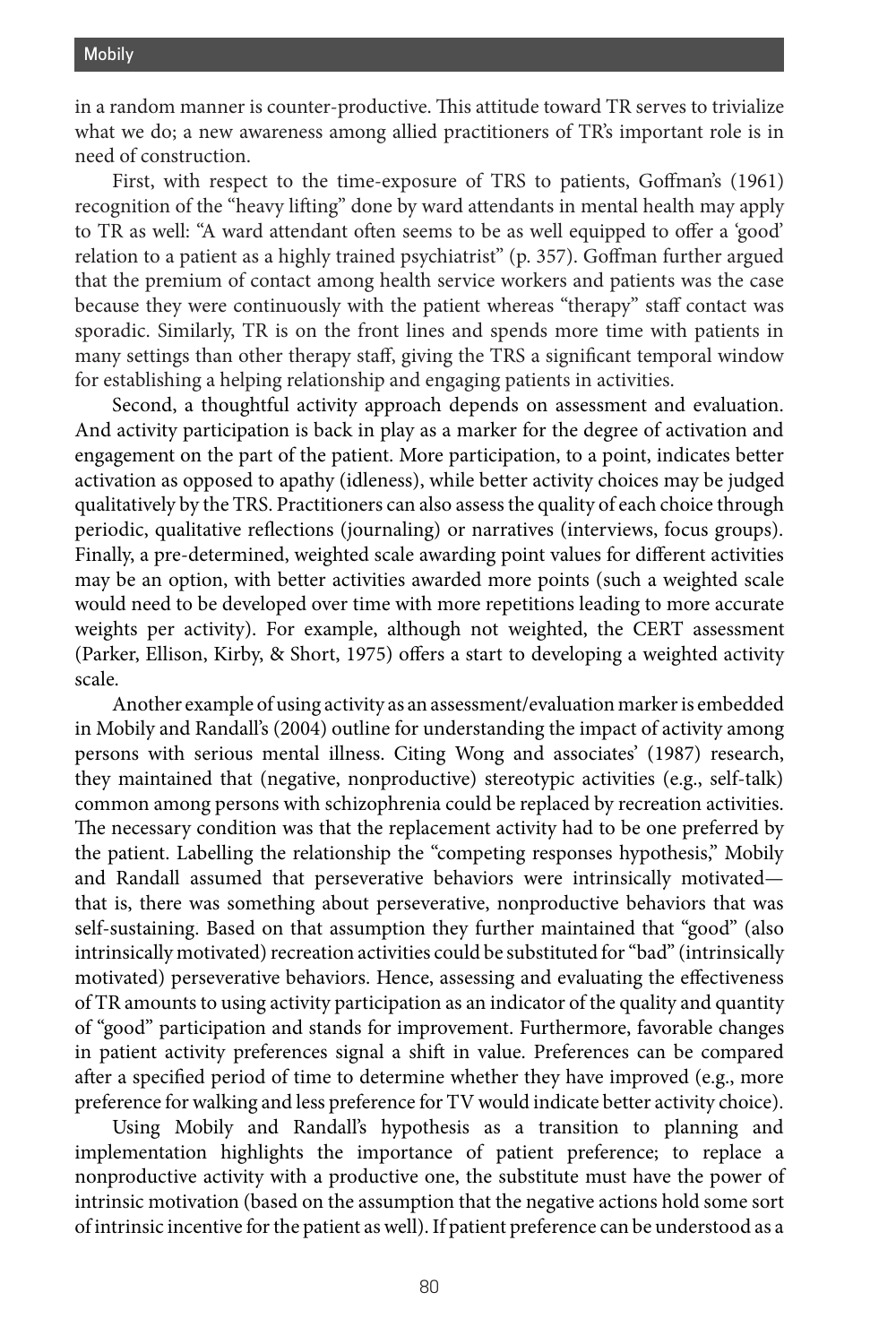proxy for intrinsic motivation, then in the enterprise of identifying good actions in place of bad ones, patient expression of preference (within reason) represents one method to identify those better activities. Accordingly, the planning step in the TR process should expand the potential repertoire of activities available; when practitioners think activity instead of a work/play dichotomy, the repertoire of potential activity choices grows considerably. Perhaps intuitively, some practitioners have broken through the work/play dichotomy to tap into an expanded range of activity choices. For example, as suggested by Widmer and Ellis (1998), many work activities qualify as right/good activities; for some older adults with dementia, attractive activities are often those with "work-like" characteristics (e.g., gardening) and seem to have more personal meaning.

Insight into another part of the TR process, implementation, is provided by Hutchinson and associates' (2006) close study of the dynamics of interactions between the TRS and patients. Two specific examples stand out. The first was an activity prescribed for a patient who clearly did not want to participate—he did not "prefer" it or have a choice, it was not enjoyable, and it was recommended solely based on an expected functional outcome to the neglect of the experience of the activity itself. The second was a report from practitioners interviewed emphasizing the reality that sometimes the TRS needs to stand aside and let the participants "own" the activity instead of trying to orchestrate the entire venture.

A final practical reality is that there is still *not* widespread support for Joseph Lee's work/play intersection in the general public, and among allied health professionals. Practitioners will have to continue to advocate for the right to participation in both kinds of valued activity—work (as an activity program option) and play. And this may be the most daunting role for the TR professional. He/she should be prepared to articulate cogently and persuasively the rationale for TR services.

#### Investigations into Idleness

Using activity (work and play) as a moral harbinger is not without its problems. Most importantly, inactivity is then associated not only with laziness, but also moral failure. Even involuntary idleness and inactivity resulting from impairment is then converted to a stigmatizing agent carrying moral overtones. Schweik (2009) observed the following during the era of the Ugly Law.

The positioning of disabled beggars as organized felons reinforced the idea that disabled poor people are always a social menace: not only did they represent *an ideological threat to the capitalist ethos of hard work and self-reliance and sturdy bodies as instruments of production* [emphasis added], and a eugenic threat to the genes of the nation; now they also represented a criminal threat to social and economic life of the community. (p. 213)

Paul Haun (1965), founder of the "Disability Rights Movement," asserted that the moral implications were clear when activity is associated with virtue and idleness is not.

There is a definite relationship between the concepts of health and holiness. So many of the words used about health are moral ones we talk of good or bad leg, of being fit and unfit, of walking properly, of perfect physique. And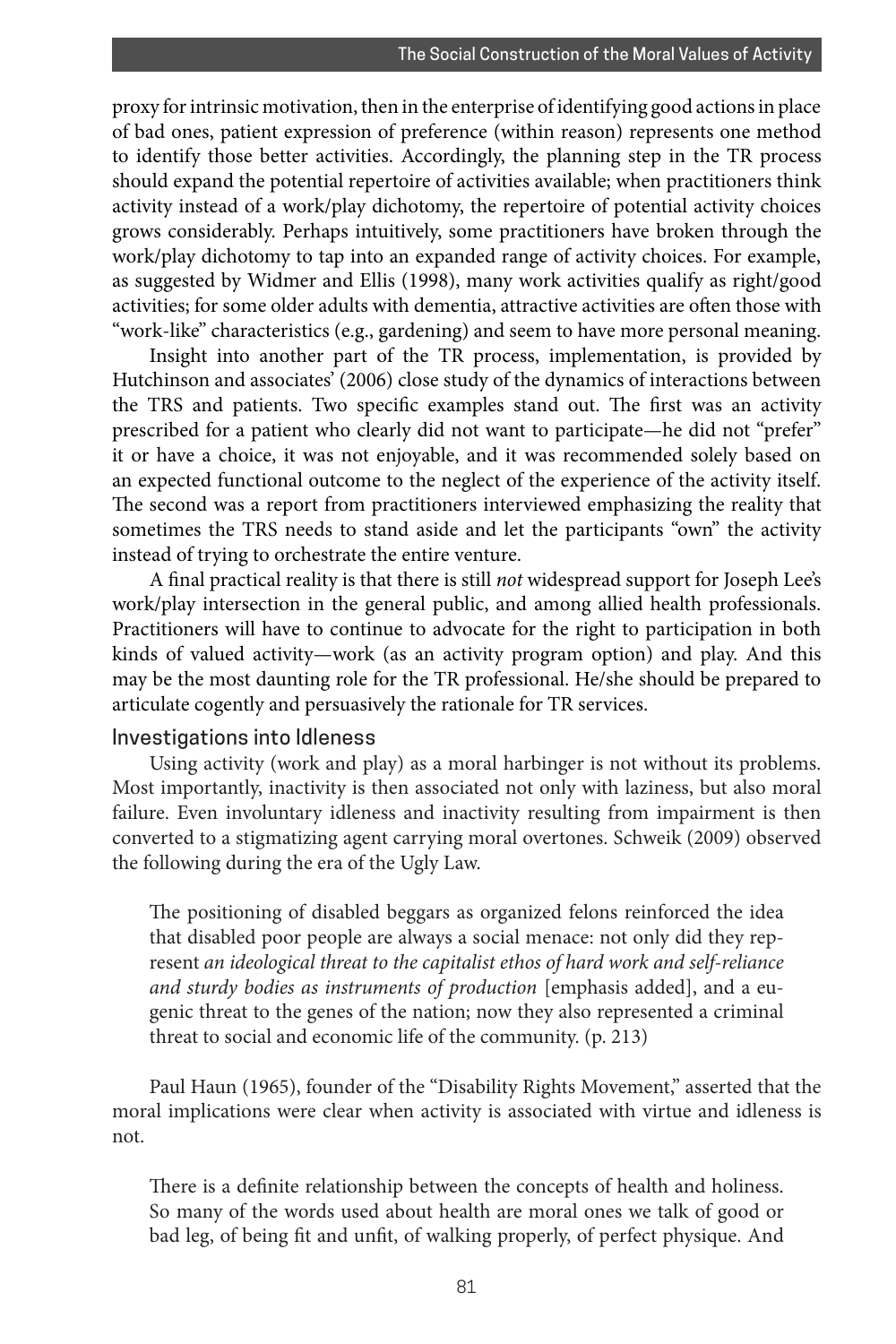disabled people find that the common assumption of good health as a natural thing often comes over to us as an ought, carries with it undertones of a moral failure on our part. (p. 8)

The person with a disability is already at a disadvantage with respect to accessing work as a path to legitimacy. Like Hunt, Lee found (1911) that "The invalid has no recognized duty to perform. There is nothing definite required of him and no recognition is given to what he does" (p. 294). Therefore, the nature of idleness presents as a new but very challenging area of research.

Is idleness always a negative marker? Sometimes it is hard to tell whether the person is mentally active. Rush certainly thought that patients who could not be physically active could be mentally active (see above). At this point, idleness is a relatively unexplored frontier in TR. Likely, qualitative research will be required to tap the depth of meaning of idleness, to penetrate the complexities and nature of that inactivity—is it always a sign of apathy, depression, moral bankruptcy, or is it a signal for thoughtful engagement?

# **Conclusion**

I have attempted to craft a compelling case for considering activity in a much more global manner than typical. In doing so, the focus of this paper has circulated around two main issues. The first is that activity, work or play, is a value-laden construct that has become so as a result of various historical interpretations. Second, because activity is a moral statement made by the actor relative to what he/she holds dear, it may be considered as an entity suitable for analysis; activity is a valued process. I leave the reader with one last reflection —employing an activity-based model for TR means that participation counts as a worthwhile "outcome."

### **References**

- Bandura, A. (1977). Self-efficacy: Toward a unifying theory of behavioral change. *Psychological Review, 84*, 191–215.
- Bedini, L. (1995). The "Play Ladies"—The first therapeutic recreation specialists. *Journal of Physical Education, Recreation, and Dance, 66*(8), 32–35.
- Berger, P., & Luckmann, T. (1966). *The social construction of reality: A treatise on the Sociology of knowledge.* New York, NY: Random House.
- Berger, R. J. (2013). *Introducing disability studies*. Boulder, CO: Lynne Riennier.
- Birnie, K. A., Noel, M., Parker, J. A., Chambers, C. T., Uman, L., S., Kisely, S. R., & McGrath, P. J. (2014). Systematic review and meta-analysis of distraction and hypnosis for needle-related pain and distress in children and adolescents. *Journal of Pediatric Psychology, 39*(8), 783–808. doi:10.1093/jpepsy/jsu029
- Carter, M. J., & Van Andel, G. E. (2011). *Therapeutic recreation: A practical approach*  (4th ed.). Long Grove, IL: Waveland.
- Csikszentmihalyi, M. (1994). The consequences of leisure for mental health. In D. Compton & S. E. Iso-Ahola (Eds.), *Leisure and mental health* (pp. 34–41). Park City, UT: Family Development Resources.
- Csikszentmihalyi, M. (2014). *Flow and the foundation of positive psychology.* New York, NY: Springer.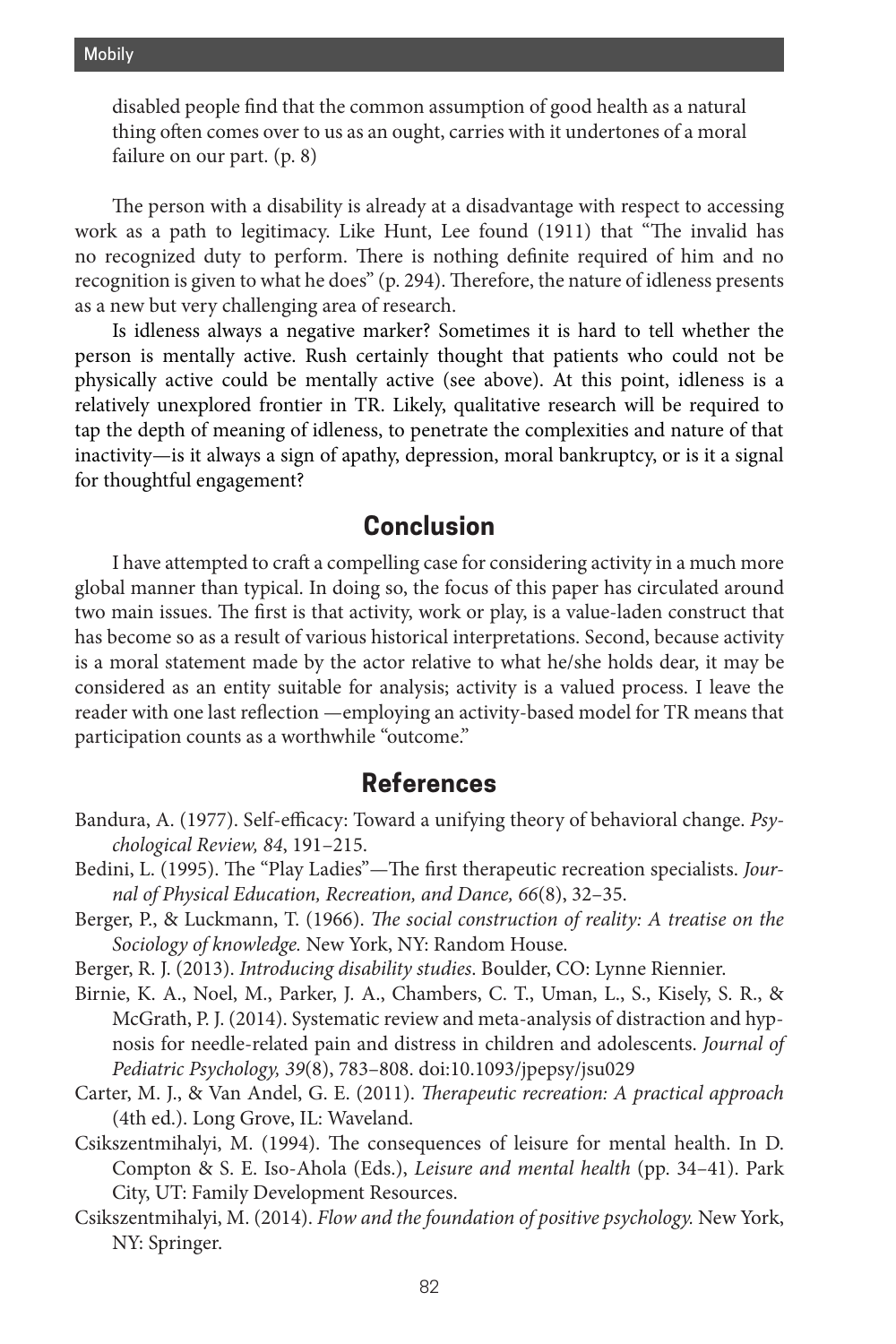- Curtis, H. S. (1909). The growth, present extent and prospects of the Playground Movement in America. *The Pedagogical Seminary, 16*(3), 344–350. doi: 10.1080/08919402.1909.10532589.
- Curtis, H. S. (1917). *The playground movement and its significance.* New York, NY: MacMillian Co.
- Devine, M. A., & Wilhite, B. (1999). Theory application in therapeutic recreation practice and research. *Therapeutic Recreation Journal, 33*(1), 29–45.
- Ellis, M. J. (1973). *Why people play.* Englewood Cliffs, NJ: Prentice-Hall.
- Engs, R. C. (2014). *The Progressive Era's health reform movement*. Westport, CT: Praeger.
- Goffman, E. (2009). *Asylums: Essays on the social situation of mental patients and other inmates*. London, UK: Transaction Publishing. [Originally published in 1961].
- Hall, G. S. (1910). "The National Child Welfare Conference: Its Work and Its Relations to child study." *The Pedagogical Seminary, 17*(4), 497–504. doi: 10.1080/08919402.1910.10533922.
- Haun, P. (1965). *Recreation: A medical viewpoint.* New York, NY: Teachers College Press.
- Hutchinson, S., LeBlanc, A., & Booth, R. (2006). More than "Just having fun": Reconsidering the role of enjoyment in Therapeutic Recreation practice. *Therapeutic Recreation Journal, 40*(4), 220–240.
- Iso-Ahola, S. E. (1994). Leisure lifestyle and health. In D. Compton & S. E. Iso-Ahola (Eds.), *Leisure and mental health* (pp. 42–60). Park City, UT: Family Development Resources.
- Johnson, A. (1911). Report of the Committee on play in institutions. *The Playground, 5*(2), 38–49.
- Johnson, G. E. (1912). Play as a moral equivalent of war. *The Playground, 6*, 111–123.
- Katz, S. (2000). Busy bodies: Activity, aging, and the management of everyday life. *Journal of Aging Studies, 14*(2), 135–152.
- Knapp, R. F., & Hartsoe, C. E. (1979). *Play for America: The National Recreation Association 1906-1965.* Arlington, VA: National Recreation and Park Association.
- Lee, J. (1911). Play as medicine. *The Playground, 5*(9), 289–302.
- Longmore, P. K. (2003). *Why I burned my book.* Philadelphia, PA: Temple University Press.
- Mannell, R. C., & Kleiber, D. A. (2011). *A social psychology of leisure* (2nd ed.). State College, PA: Venture.
- Mobily, K. E. (2017). The intersection of gender, disability and power. In N. J. Stumbo, B. D. Wolfe, & S. Pegg, S. (Eds.), *Professional issues in therapeutic recreation on competence and outcomes* (3rd ed., pp. 33–44). Urbana, IL: Sagamore-Venture.
- Mobily, K. E., & Randall, E. W. (2004). Competing responses hypothesis. *American Journal of Recreation Therapy, 3,* 43–48.
- Parker, R. A., Ellison, C. H., Kirby, T. F., & Short, M. J. (1975). The comprehensive evaluation in recreation therapy scale: A tool for patient evaluation. *Therapeutic Recreation Journal, 9*(4), 143–152.
- Phinney, A., Chaudhury, H., & O'Connor, D. L. (2007). Doing as much as I can do: The meaning of activity for people with dementia. *Aging & Mental Health, 11*(4),384– 393, doi: 10.1080/13607860601086470